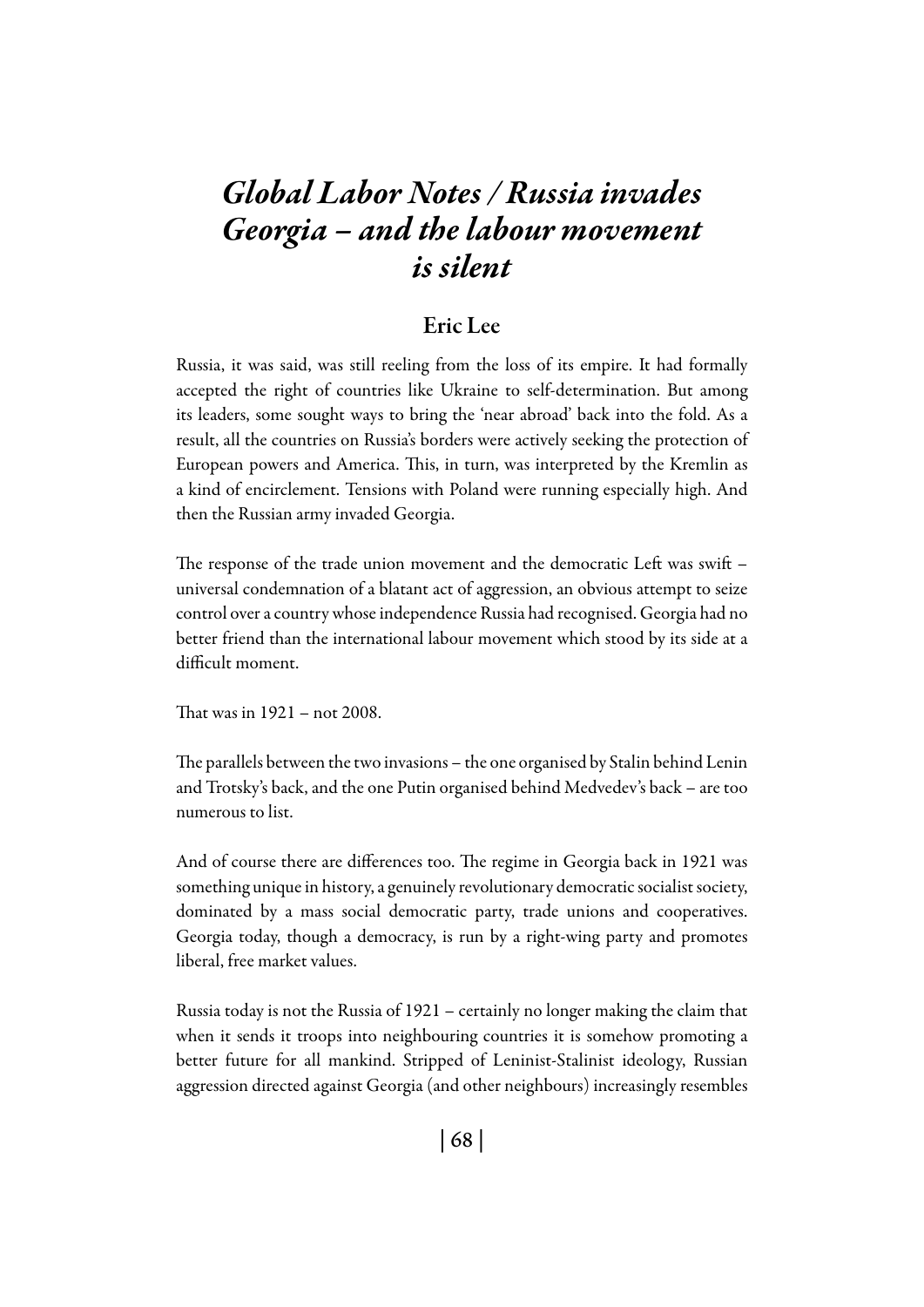#### LEE | Global Labor Notes / Georgia: Why is Labor Silent?

the imperial foreign policy of the tsarist regime.

One of the biggest differences between the Russian invasion of Georgia in 1921 and the one that took place this summer has been the reaction of the Left around the world. Of course the knee-jerk anti-American Left instantly blamed George Bush for the war, and looked for evidence of sneaky neo-cons putting in appearances in Tbilisi in the days leading up to the outbreak of fighting.

One expects no more from the Chomsky-Galloway Left, but the reaction of the mainstream trade union movement was muted, to say the least. Especially when contrasted with the vigorous defense of democratic Georgia that unions and their labour parties in the 1920s carried out.

Regardless of Georgian unions' dislike for Saakashvili and his right-wing, antiunion policies, they united in defense of their homeland when faced with the bullying and then the open aggression of Putin's Russia.

Many leaders of the Georgian unions volunteered to join the country's armed forces – armed forces which like those in 1921 were quickly routed by a far superior Russian force.

The head of the Georgian Trade Union Confederation (GTUC), Irakli Petriashvili, issued an appeal to the unions of the world in which he wrote, 'I am writing to you to draw your and international trade union movement's attention to the unprecedented fact of aggression that is being carried out by the Russian Federation against the independent state of Georgia and that has already taken away the lives of hundreds of civilians among them ordinary working men and women, members of trade unions affiliated to GTUC.'

Petriashvili pointed out the deaths of dockers, union members in the port city of Poti. He mentioned that unions in countries bordering Russia (particularly the Baltics and Ukraine) had already indicated their solidarity with Georgia.

And he ended his appeal by saying, 'We would appreciate very much any help in this crucial moment from the international trade union movement that would alleviate the consequences of this catastrophe.'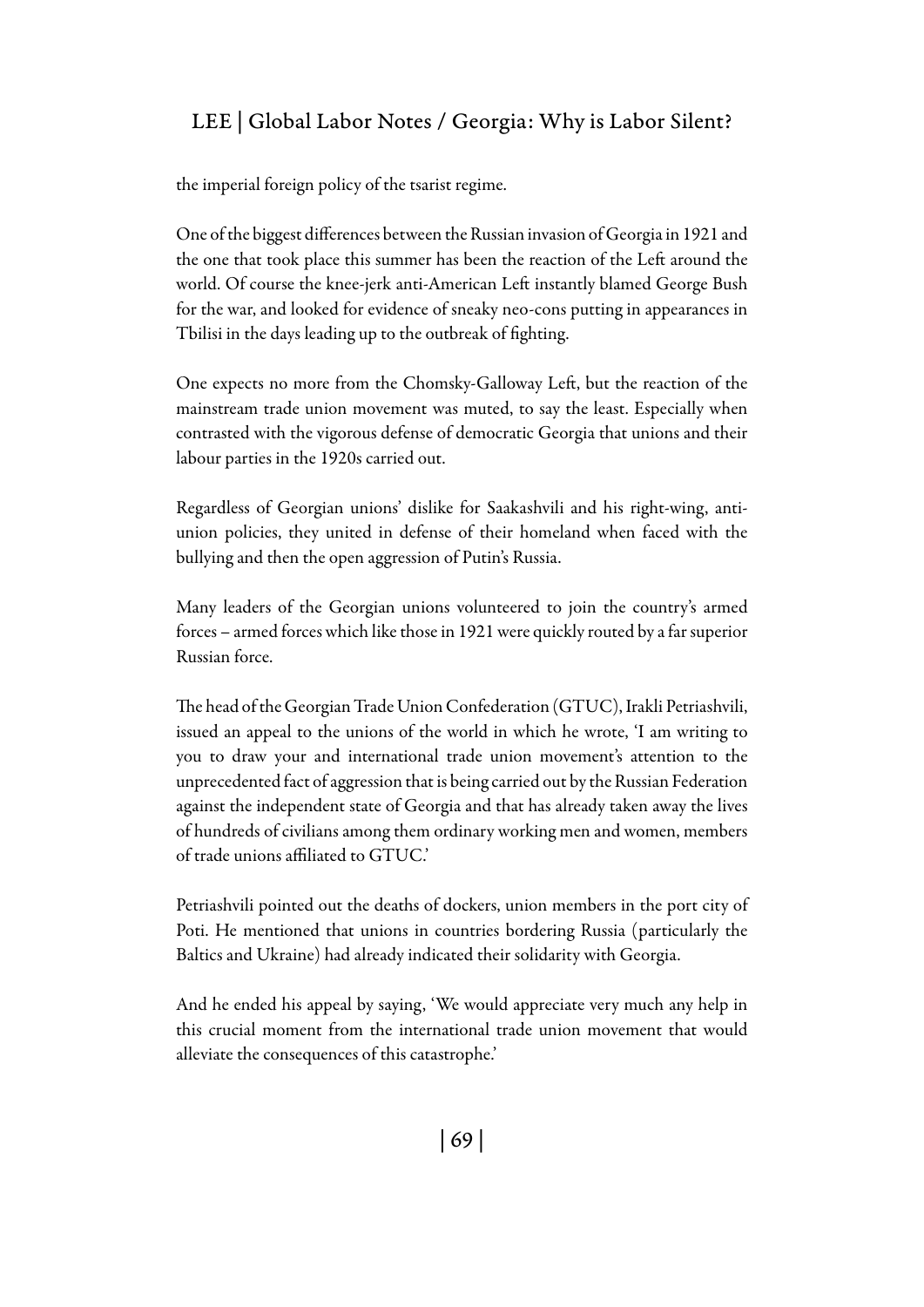## Democratiya 14 | Autumn 2008

I don't think this was just an appeal for humanitarian assistance. The Georgian unions were expecting their brothers and sisters in other countries to offer them political support and to condemn the Russian invasion.

In late August, Georgian unions held a rally at a Russian checkpoint at the village of Igoeti. 'You cannot bring Georgia to its knees with bombing,' they said. 'There is no place for aggressors in Georgia.' Petriashvili spoke at the rally and said the unions would hold protests every day until the occupiers leave Georgia.

So, how did unions – and in particular the International Trade Union Confederation (ITUC), to which the Georgian unions are affiliated – react?

The response of the international labour movement so far has been to call for humanitarian aid – and not to say a negative word about what Russia has done.

The ITUC, which claims to represent 168 million workers in 155 countries, initially called on all sides to cease firing and to withdraw to their positions prior to 7 August.

But when Russia blatantly violated the European-brokered agreement and kept troops inside Georgia (and then recognised the breakaway provinces of South Ossetia and Abkhazia) the ITUC had nothing further to say.

One reason why this is happening is that unions in Russia – which are also ITUC affiliates – have not come out against the aggression committed by their government. The ITUC finds itself between a rock and a hard place, not wishing to take sides when two of its affiliates are having a little spat.

In normal times, that might make some sense. Even in conflicts, the historic role of the international trade union movement has been to play the role of honest broker – and has done an excellent job, especially recently, with Israeli and Palestinian unions.

The fear of saying something controversial, of alienating or angering the Russian unions – or perhaps the fear of angering the Putin regime, which might then take it out on Russian unions – has immobilised the international labour movement.

| 70 |